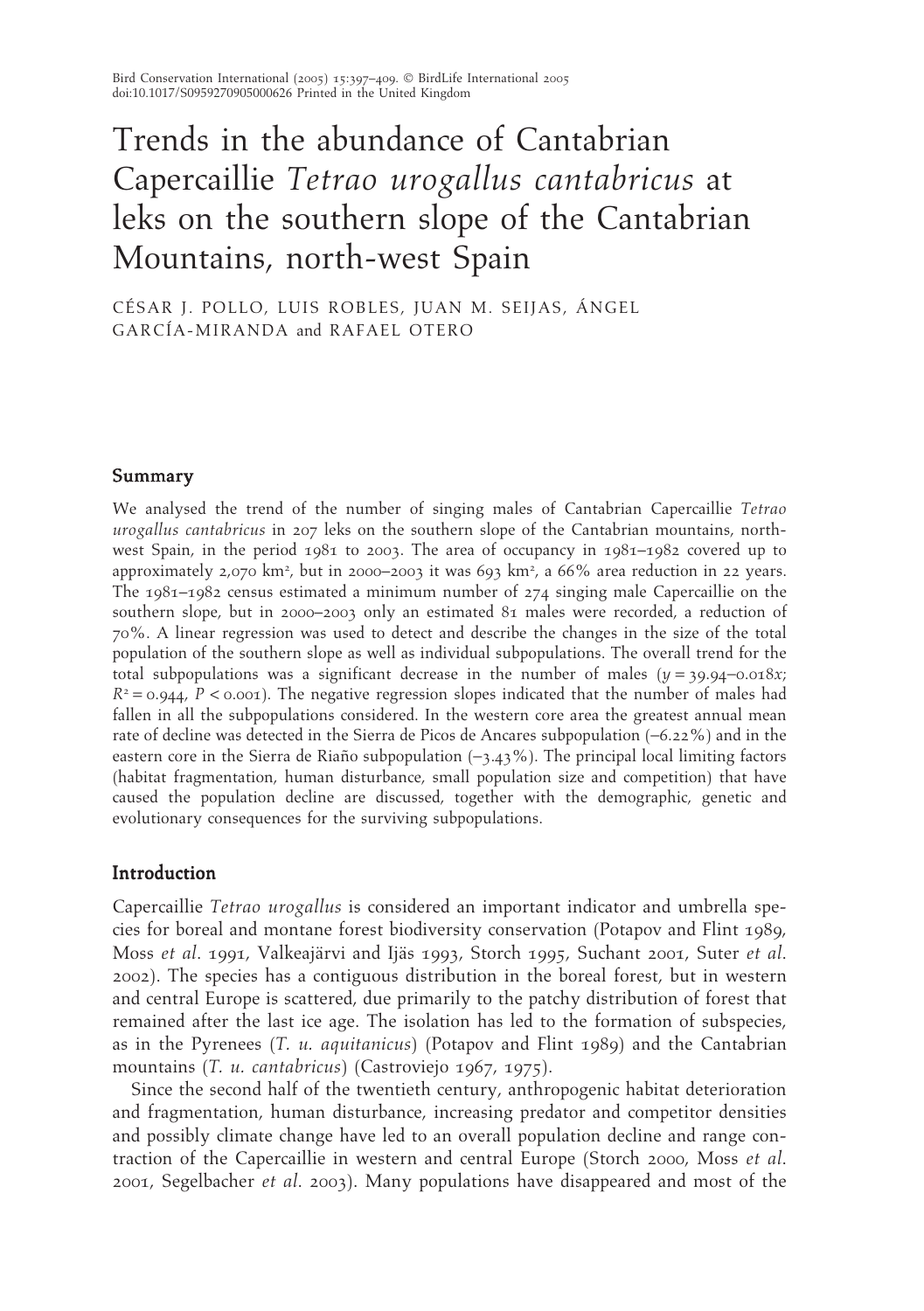remaining ones are isolated and small (Blair *et al*. 1997). Capercaillie is Red-Listed throughout western and central Europe (Storch 2000).

*T. u. cantabricus* inhabits both slopes on the Cantabrian mountains, geographically isolated and separated from the nearest neighbouring metapopulation in the Pyrenees by a distance of 300 km (Storch 2000). On the northern slope (Asturias and Cantabria provinces) the range is continuous with an incipient partition in the central section, but on the southern slope (León and Palencia provinces) was already separated into two cores in the 1980s without a presence in the central area (Figure 1), where there had been Capercaillies in the 1960s and 1970s (Castroviejo 1975).

Cantabrian Capercaillie occurs in mature beech *Fagus sylvatica* forest and mixed forest of beech and oaks *Quercus robur, Q. petraea* and *Q. pyrenaica*, and its diet consists of beech buds, catkins of birch *Betula alba* and holly leaves *Ilex aquifolium*. Other European Capercaillie subspecies inhabit coniferous forests (pine, spruce, fir, etc.) and feed mainly on conifer needles. However, as in other European subspecies, presence of the Cantabrian Capercaillie is associated with bilberry *Vaccinium myrtillus*, which represents an important component of its diet (Rodríguez and Obeso 2000).

Cantabrian Capercaillie is the most endangered of the 12 subspecies recognized, listed in Appendix II of the Berne Convention, and qualifies to be listed as Endangered (Storch 2000) according to the IUCN Red List Categories. In 1998 it was reclassified in the Spanish Catalogue of Threatened Species as 'Vulnerable' (Real Decree 439/1990 and 9 July 1998 Order).



Figure 1. Map of the area of occupancy of Cantabrian Capercaillie in the Cantabrian mountains, Spain, in 2000–2003.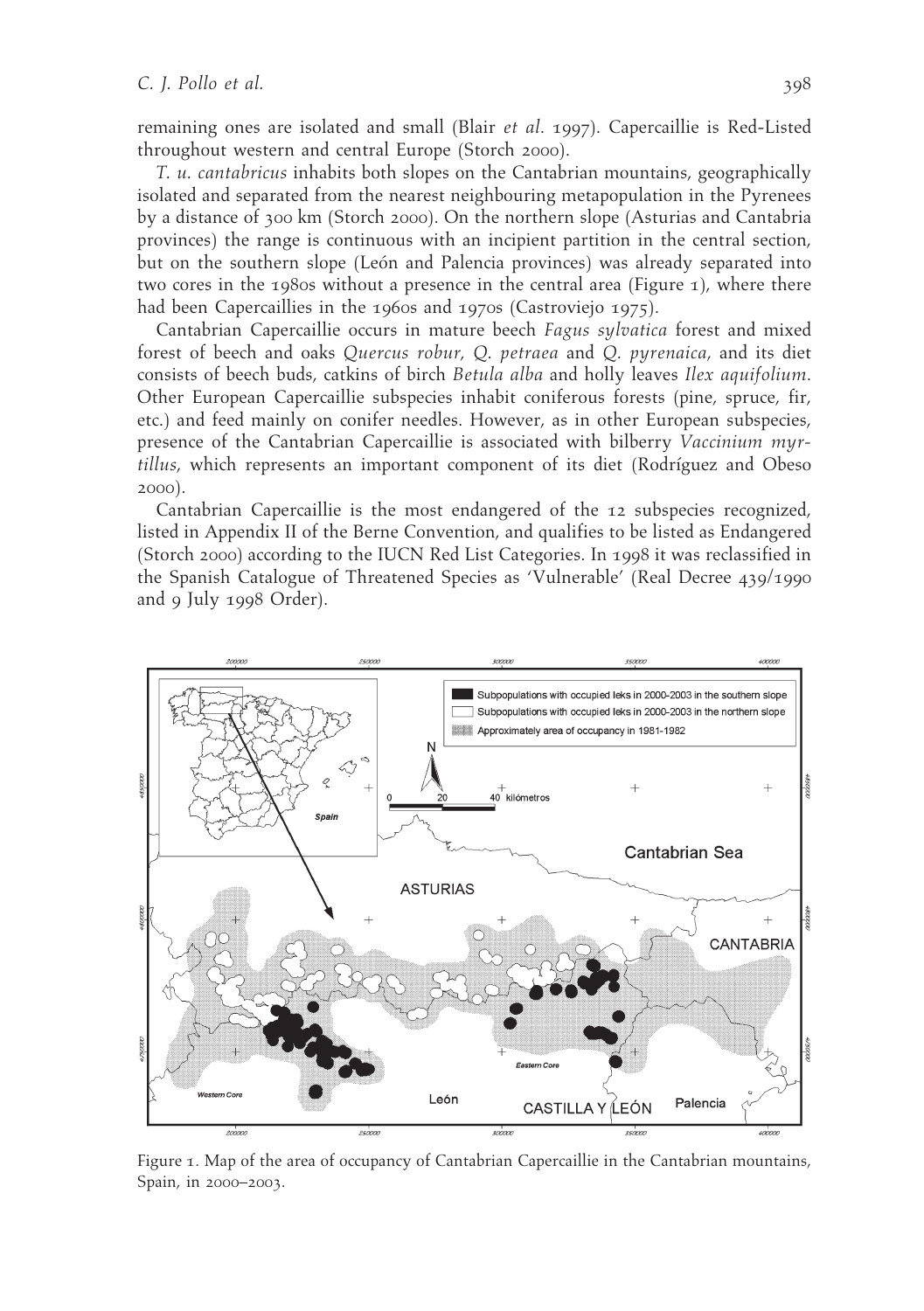At present *T. u. cantabricus* subspecies inhabits a 2,000 km<sup>2</sup> range in the Cantabrian mountains. In the 1980s and 1990s the metapopulation demonstrated a clear reduction (Pollo *et al*. 2003a) both in number of males and in the 'area of occupancy' (IUCN 2001), mainly in the peripheral areas of Sierra de Picos de Ancares (Galicia and Castilla y León), Palencia province, eastern Cantabria and northern locations in Asturias (Pollo 2001).

The objectives of this study were to analyse the trend in the number of singing males of Cantabrian Capercaillie *Tetrao urogallus cantabricus* on the southern slope of the Cantabrian mountains, in the period 1981–1982/2000–2003, to determine the form of decline in each subpopulation and the relationship to its geographical situation.

# Study area

The Cantabrian mountains extend along the north-west of Spain, parallel to the Cantabrian Sea coast, forming a 480 km east–west wall. The northern slopes drop steeply to the Bay of Biscay while the southern slopes descend gradually to Spain's arid central plateau, the valley of the Duero river, which generates a great variety of landscapes with different botanical characteristics. The mountains comprise a series of high ridges in the autonomous communities of Galicia, Asturias, Cantabria and Castilla and León, Torre Cerredo (2,648 m) in the Picos de Europa group in the central section being the highest peak (London Times 1999).

These mountains are geologically of similar origin to the Pyrenees. In the west the soil is siliceous and the forest cover is fundamentally deciduous forests of *Q. robur* and *Q. pyrenaica*, while in the eastern zone on calcareous soil beech forests *F. sylvatica* prevail. Frequently the woods are mixed with different and isolated elements: *Sorbus* spp., *Fraxinus excelsior*, *Acer* spp., *I. aquifolium*, *Taxus bacatta*, *Tilia platyphyllos* and *Corylus avellana*. The upper part of the forest is formed by a long zone of *Betula alba* that tends to disappear towards the East.

The subalpine cover, without an arborescent layer, consists of a scrub of *Erica arborea*, *Genista florida*, *Ulex cantabricus* and *Juniperus* spp. Rocky outcrops are numerous and support *Vaccinium myrtillus* and *Festuca* spp. (Blanco *et al*. 1997).

These mountains, together with the Pyrenees, are the last redoubt of the different species of flora and fauna that occupied the Iberian Peninsula during the Quaternary glacial periods. The Central, Eastern and Western massifs of the Picos de Europa are all contained within the Picos de Europa National Park, a 1995 expansion of the smaller Covadonga National Park.

# Methods

### *Bird survey*

In 1981–1982, 1987–1989, 1998 and 2000–2003 the numbers of singing males were counted in 234 leks on the southern slope of the Cantabrian mountains. Due to inadequate counting (absence of counting in certain years) we included only 207 leks (approximately 45% of the entire Cantabrian population) that were regularly observed, these leks corresponding to 10 different subpopulations: eight in the eastern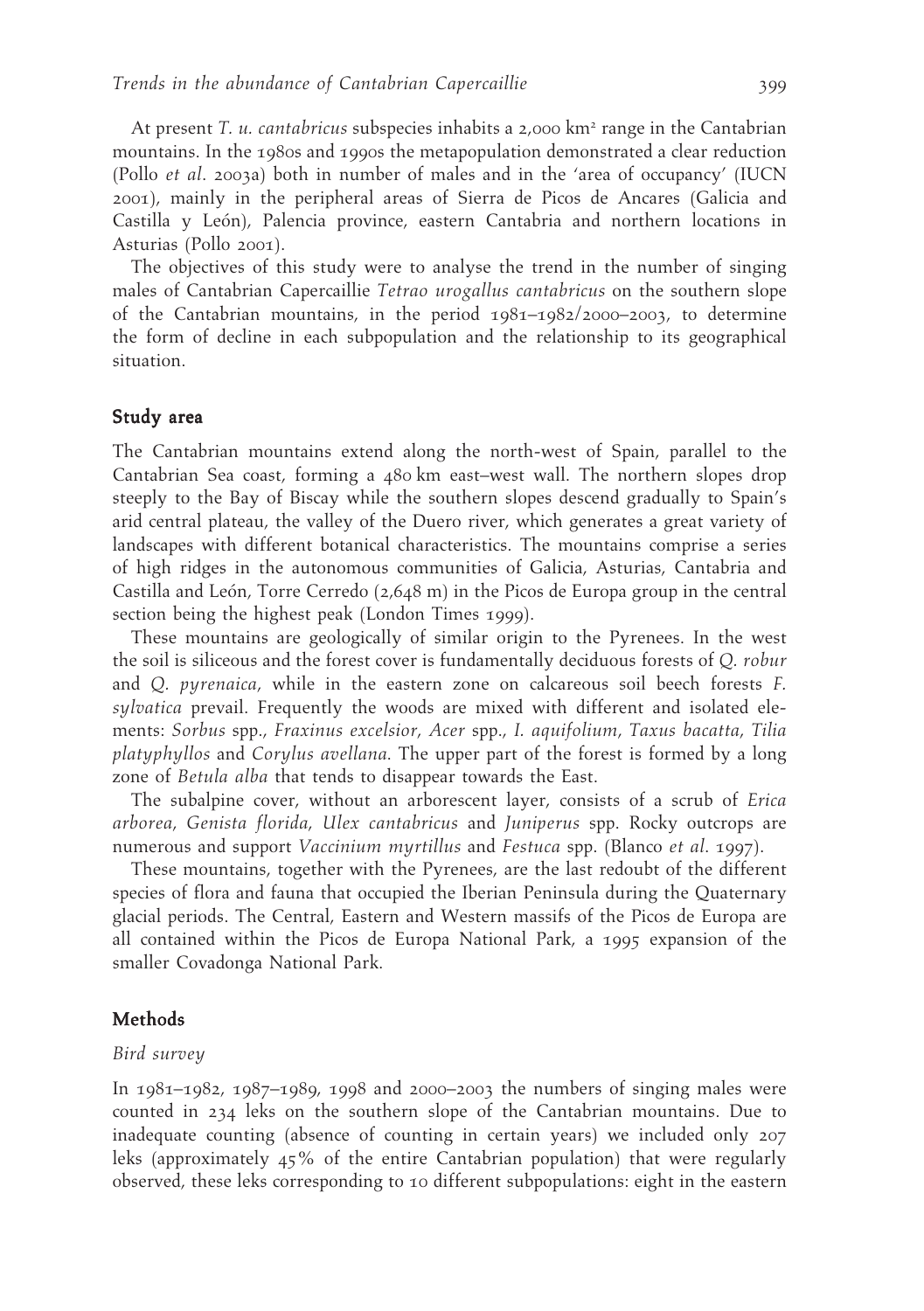core (with 109 leks) and two in the western (with 98 leks). Three subpopulations on the southern slope that were not included in the sample contained only small numbers of males and are composed of very few leks.

Also we have used the data of the southern slope of the Cantabrian mountains provided by the global census (del Campo and García-Gaona 1983) to determine the number of singing males in 1981–1982 and the approximate area of occupancy.

## Lek count technique

The number of lekking male Capercaillie is the traditional way of measuring the subpopulations. The number of males attending leks varies between sites, and although males are present throughout the year near lek sites, peak numbers occur during the breeding season in early mornings in spring (March, April and May). During the visits the maximum numbers of displaying males was recorded and non-territorial males were not considered.

The geographical positions of the leks were established using the experience of field personnel (Agentes and Celadores de Medio Ambiente) of the Junta de Castilla y León and several distribution maps (Castroviejo *et al*. 1974, del Campo and García-Gaona 1983, Fernández *et al*. 1992, L. Robles *in litt.* 1998, 1999, J. Seijas *in litt.* 1999, pers. obs.). This information has been incorporated in a GIS application. The position of the leks had not changed over the years.

In the Cantabrian mountains we define a lek as a ground that includes one or two different traditional communal courtship displaying Capercaillie, generally separated by less than 2 km in continuous favourable habitat. At present the Cantabrian Capercaillie population is declining and there are more solitary males than communal leks. The whole set of leks of a side-valley or a continuous forested habitat is a subpopulation, generally separated by intervening ridges.

The percentage of occupied leks has been used to determine the range of Cantabrian Capercaillie on the southern slope of the Cantabrian mountains. The range has been equated to the 'area of occupancy' according to the criteria and definitions of the IUCN (2001a, b), which defines this area as the smallest area essential for the survival of the population, delineated by a circle of 2 km radius around the occupied leks. The resultant area equates quite well to the home range of the species (Pollo *et al*. 2003a).

#### *Trends in abundance*

The analyses were carried out on the maximum number of males recorded per lek per year. Leks with missing data in certain years have not been included in the analysis, and we omitted 27 of the total of censused leks for this reason. To ensure that the variables were normally distributed, as required for the tests used, the variable number of males was transformed into  $log(n$ umber of males  $+ 1$ ). Linear regression (Sokal and Rohlf 1995) was used to detect and describe the changes in the sizes of the overall subpopulations on the southern slope of the Cantabrian mountains (by combining the results from all the leks studied) and of each individual subpopulation (by combining the results for all the leks in each subpopulation). Residuals normality was checked by the Kolgomorov–Smirnov test (Zar 1984). The percentage of birds lost each year was calculated by  $exp^{(slope)} - 1$  (Harris 1986).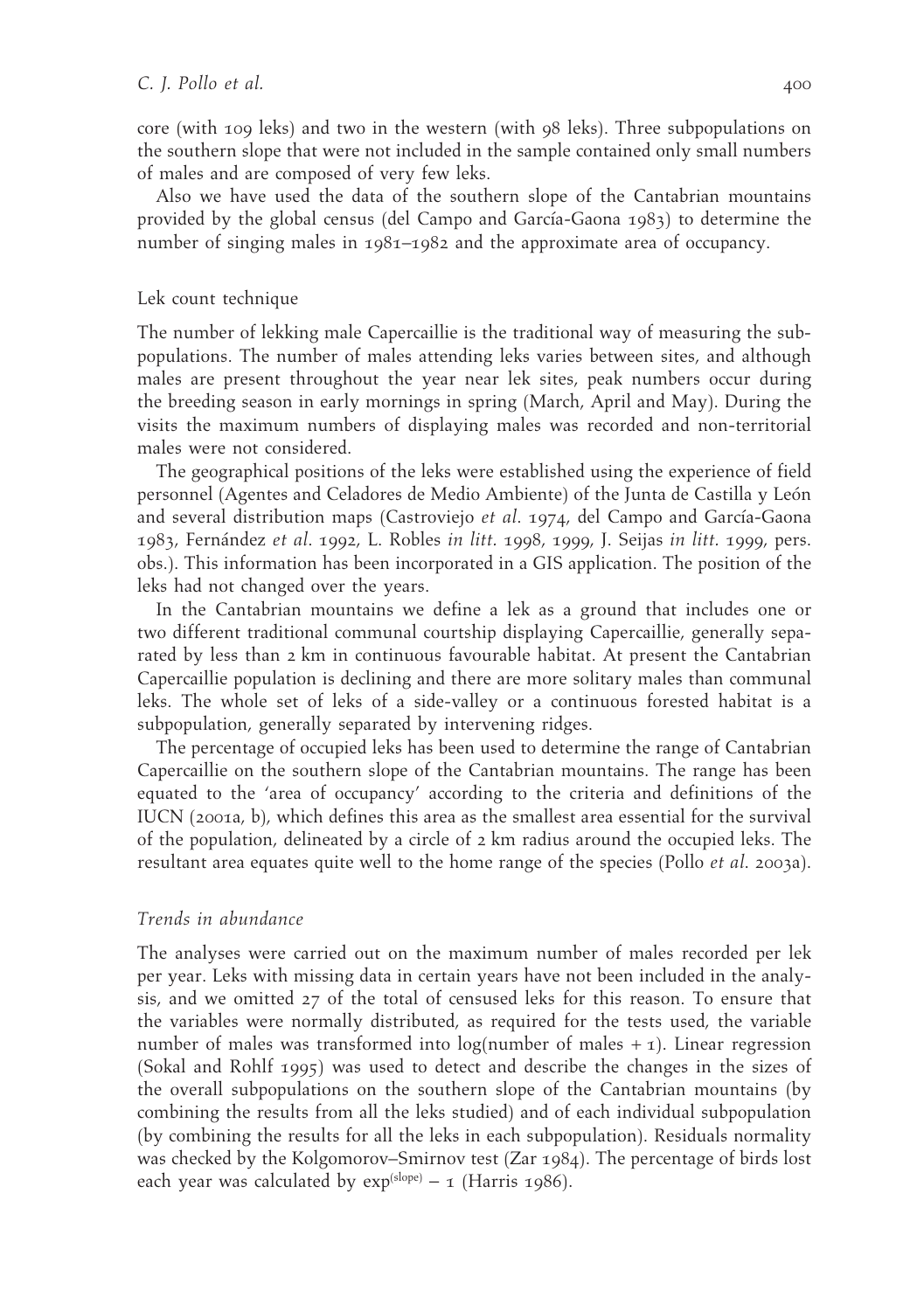#### Results

In 1981–1982 the distribution of Cantabrian Capercaillie on the southern slope of the Cantabrian mountains was in two large cores: eastern and western. However, at present the distribution of the Capercaillie on the southern slope is fragmented into 13 small subpopulations: four in the western area and nine in the eastern (Figure  $\tau$ ). In 2000–2003, six (five in the eastern and one in the western) very small subpopulations had only one singing male.

The area in 1981–1982 covered up to approximately 2,070 km²: 972 in the western core and 1,098 in eastern. But in 2000–2003 the area of occupancy was 693 km<sup>2</sup>: 413 km<sup>2</sup> in the western and 280 km<sup>2</sup> in the eastern (Table 1). There has thus been a reduction of 66% in area in the last 22 years: 58% in the western area and 74% in the eastern.

The  $1981-1982$  census estimated a minimum number of  $274$  singing male Capercaillie in the subpopulations studied (207 leks) on the southern slope. The surveys carried in 1987–1989 and 1998 estimated 219 and 94 males, while in 2000–2003 the estimate was only 81 males, a reduction of 70.4% with respect to the 1981–1982 census: 36.7% in the western core and 86% in the eastern (Table 1).

The number of Capercaillie males present in the leks during the breeding season varied each year, but the overall trend for all the subpopulations on the southern slope of the Cantabrian mountains was a significant decline in the number of males  $(P < 0.001$ ; Figure 2, Table 2). Changes in abundance differed according to the subpopulation and core (Figures  $3, 4$ ). The slopes of the regression lines were significantly different from  $\sigma$  ( $P < \sigma$ . $\sigma$ ) for six of the ten subpopulations.

The reduction in the number of males was less in Villablino-Murias de Paredes subpopulation, but the negative regression slopes indicated that the number of males had decreased in all the subpopulations of the two cores; in the western core the mean annual rate of increase was lowest in the Sierra de Picos de Ancares subpopulation  $(6.22%)$  (Figure 5) and in the eastern core (Table 2) in the Sierra de Riaño subpopulation (3.43%) (Figure 6). The residuals of all of the linear regressions were normally distributed  $(P < 0.05)$ .

## Discussion

We observed a significant overall downward trend in the number of male Capercaillie in the leks sampled and a reduction in the area of occupancy. The situation of the eastern subpopulations is worse than that of the western, where the more stable subpopulations are located (Pollo *et al*., 2003*a*).

Capercaillie subpopulations on the southern slope of the Cantabrian mountains showed a decreasing trend; however, it is possible to categorize the subpopulations into two groups. Peripheral subpopulations in the western (Sierra de Picos de Ancares) as well as in the eastern core (North Palencia, Valdeón-Sajambre and Sierra de Riaño) have declined faster than central subpopulations, mainly as of 1990. At the edge of the area of occupancy, local extinctions have quickly reduced both the number of males and the distribution; in Sierra de Picos de Ancares and North Palencia subpopulations there is only occasional presence, and the situation is that of virtual extinction.

These results can probably be extrapolated to other subpopulations of this slope (the sample analysed included more of the 88% of the known leks and were carried out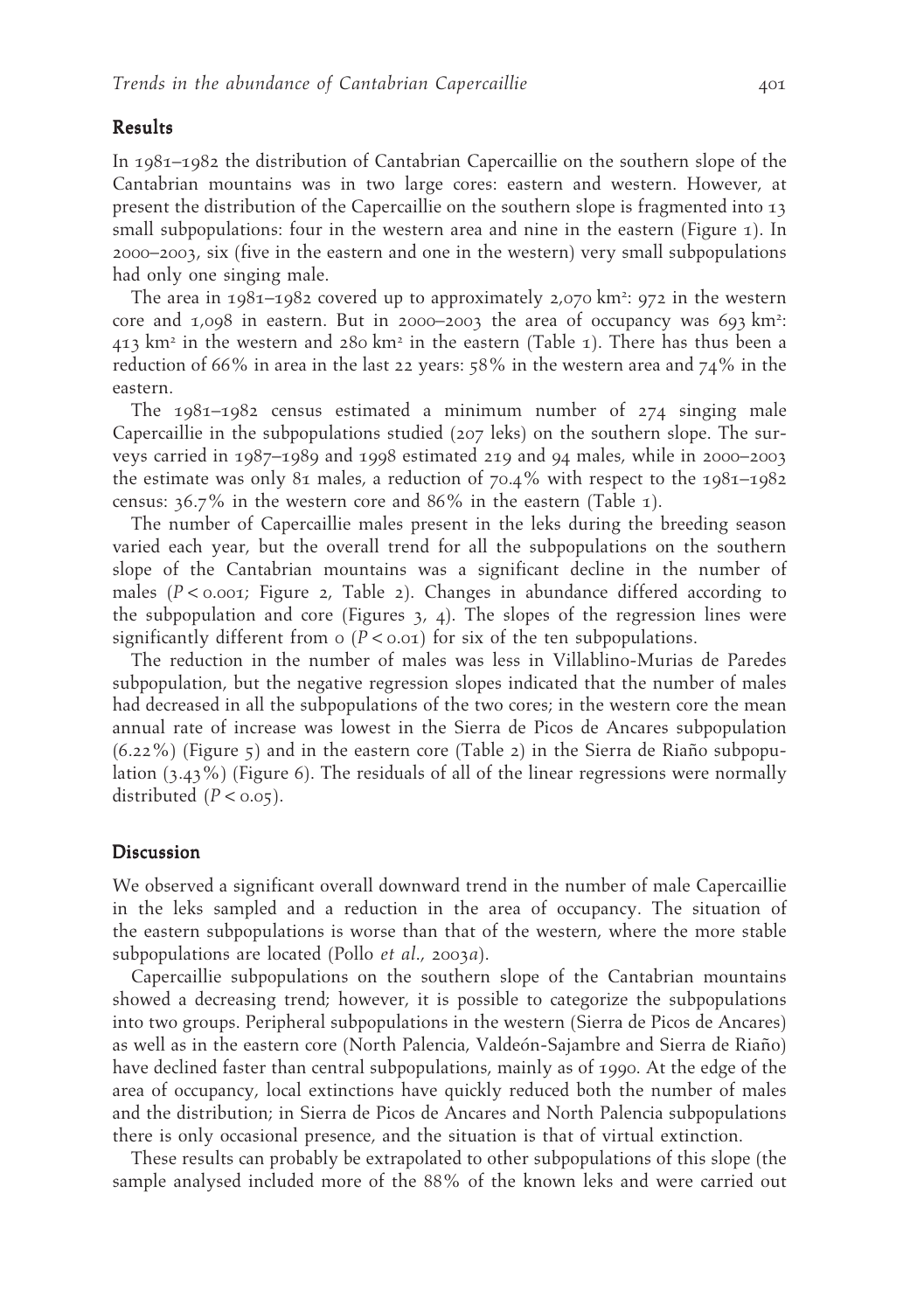| Subpopulation                | No. of leks |                 | Estimated no. of singing males |      |                | Approximate area                                | Area of occupancy                         |
|------------------------------|-------------|-----------------|--------------------------------|------|----------------|-------------------------------------------------|-------------------------------------------|
|                              |             | 1981-1982       | 1987-1989                      | 1998 | 2000-2003      | 1981-1982 (km <sup>2</sup> )<br>ot occupancy in | in 2000-2003<br>(km <sup>2</sup> )        |
| astern core                  |             |                 |                                |      |                |                                                 |                                           |
| /aldeón-Sajambre             | 20          | 8               | 32                             | 23   |                | 165                                             | 112.12                                    |
| Sierra de Riaño              |             | 62              | 66                             |      |                |                                                 |                                           |
| 3urón                        |             |                 |                                |      |                | 225<br>136                                      |                                           |
| <sup>2</sup> ando            |             |                 |                                |      |                | 228                                             | 16.74<br>14.45<br>17.96<br>17.89<br>17.95 |
| Boca de Huérgano             |             |                 |                                |      |                | 131                                             |                                           |
| Puebla de Lillo              |             |                 |                                |      |                |                                                 |                                           |
| uerto de Tarna               |             |                 |                                |      |                | $\frac{2}{7}$                                   |                                           |
| North Palencia province      |             |                 |                                |      |                | 97                                              |                                           |
| Western core                 |             |                 |                                |      |                |                                                 |                                           |
| /illablino-Murias de Paredes | H           | 67              | P.                             | 51   | 55             | 812                                             | 412.62                                    |
| Sierra de Picos de Ancares   | 27          | $\overline{20}$ | 14                             |      | 0              | 160                                             | $\circ$                                   |
| Total southern slope         | 207         | 274             | 219                            | 94   | 8 <sub>1</sub> | 2,070                                           | 693.04                                    |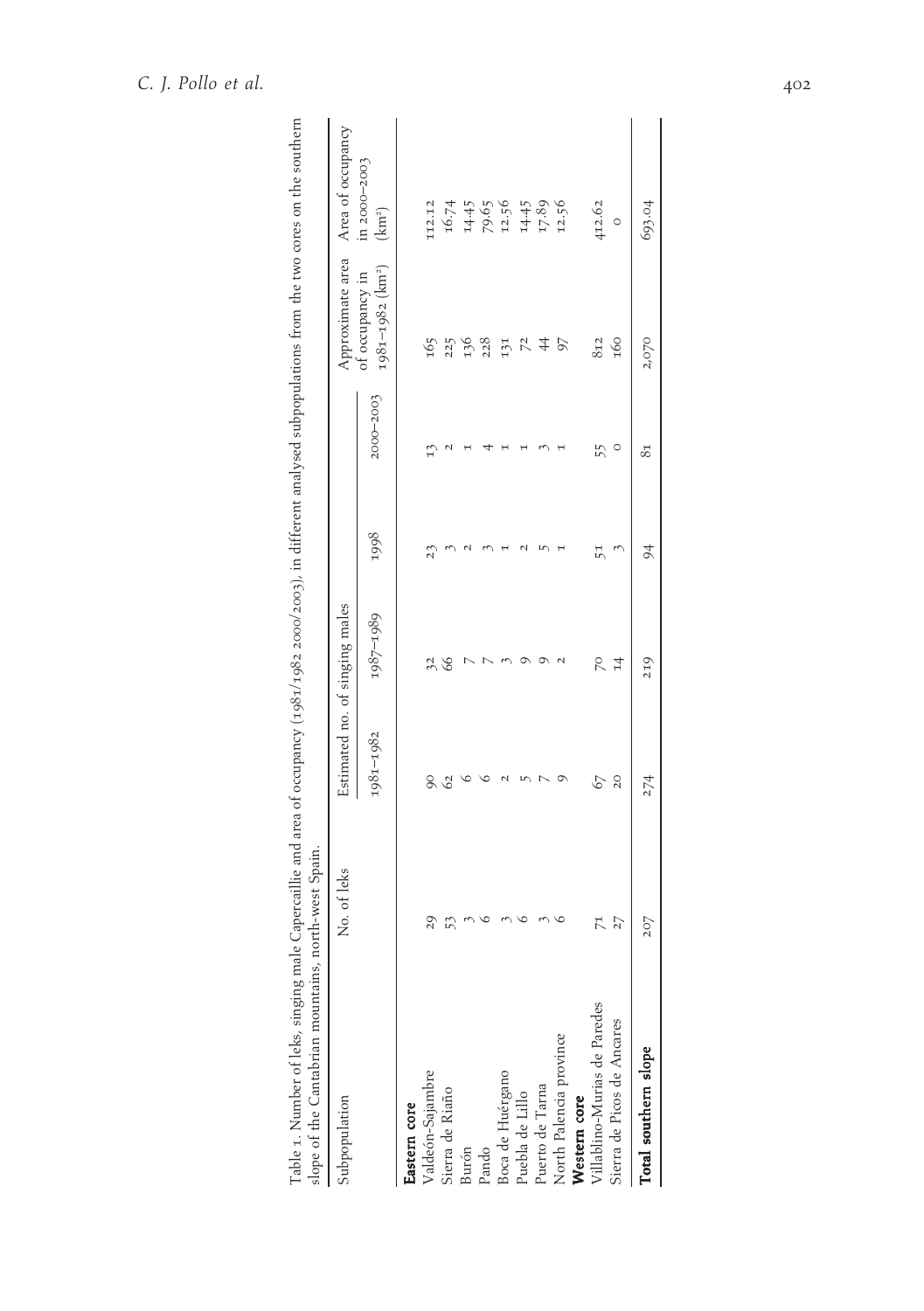

Figure 2. Changes in the number of male Capercaillie counted in 1981–1982, 1987–1989, 1998 and 2000–2003, in a sample of 207 leks corresponding to 10 subpopulations on the southern slope of the Cantabrian mountains, Spain. The unbroken line is the regression line. The regression parameters are in Table 2.

Table 2. Trends in the annual abundance of singing male Capercaillie for 10 subpopulations of the southern slope of the Cantabrian mountains between 1981 and 2003, where  $y =$ Constant + Slope *x*. Percentage of birds lost each year is given by  $exp^{(Slope)} - 1$ .

| Subpopulation                | Constant | Slope    | % birds lost each year | $R^2$ | F ratio | $\boldsymbol{P}$ |
|------------------------------|----------|----------|------------------------|-------|---------|------------------|
| Eastern core                 |          |          |                        |       |         |                  |
| Valdeón-Sajambre             | 70.39    | $-0.033$ | $-3.34$                | 0.927 | 90      | < 0.001          |
| Sierra de Riaño              | 71.61    | $-0.034$ | $-3.43$                | 0.859 | 42.94   | < 0.001          |
| Burón                        | 47.25    | $-0.023$ | $-2.34$                | 0.762 | 32.12   | < 0.001          |
| Pando                        | 15.73    | $-0.006$ | $-0.69$                | 0.455 | 5.84    | 0.038            |
| Boca de Huérgano             | 15.29    | $-0.007$ | $-0.74$                | 0.074 | 0.72    | 0.404            |
| Puebla de Lillo              | 29.13    | $-0.014$ | $-1.42$                | 0.33  | 4.94    | 0.045            |
| Puerto de Tarna              | 23.83    | $-0.011$ | $-1.15$                | 0.696 | 13.74   | 0.008            |
| North Palencia province      | 62.24    | $-0.031$ | $-3.05$                | 0.741 | 20.03   | 0.002            |
| Western core                 |          |          |                        |       |         |                  |
| Villablino-Murias de Paredes | 10.82    | $-0.004$ | $-0.45$                | 0.356 | 2.22    | 0.149            |
| Sierra de Picos de Ancares   | 129.02   | $-0.062$ | $-6.22$                | 0.93  | 80.82   | < 0.001          |
| Total southern slope         | 39.94    | $-0.018$ | $-1.89$                | 0.944 | 85.3    | < 0.001          |

over a long period of time) and to the whole of Cantabrian Capercaillie metapopulation. The viability of the other southern subpopulations represented by only one or a very few occupied leks is uncertain and the contribution of the leks not included in the sample for species dynamics is probably very limited.

Numerous limiting factors influence the population dynamics of the Capercaillie and threaten their survival over all their distribution range, indicating that some global factors are involved (habitat degradation, loss and fragmentation, climate change) (Storch 2000, 2001). But in isolated populations, others local limiting factors (small population size, human disturbance, collisions, predation, competition and exploitation) in addition to the negative effect may be operating.

In the Cantabrian mountains the forest patches with occupied leks have a significantly greater area, smaller perimeter and are located close to other fragments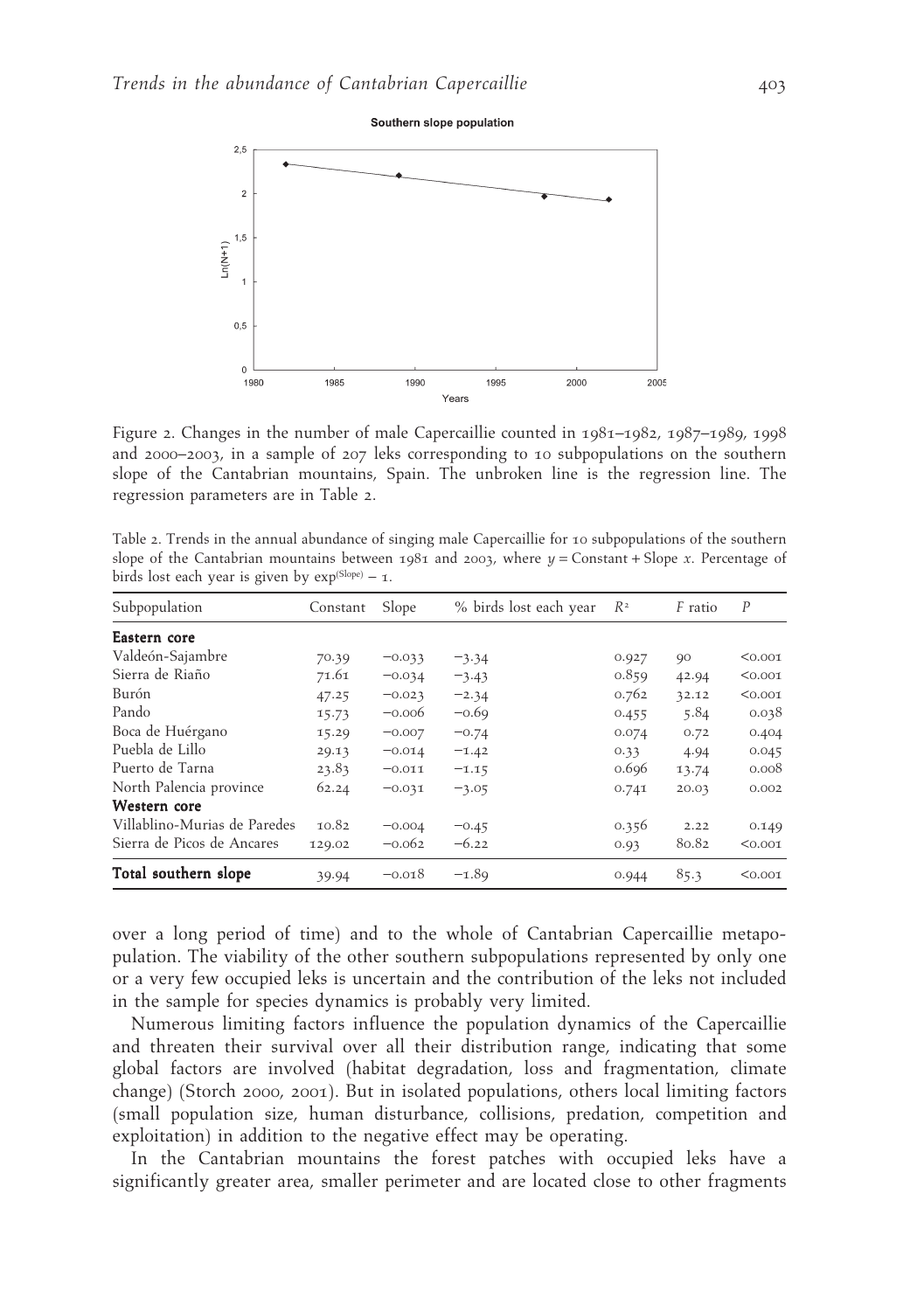

Figure 3. Changes in the number of male Capercaillie counted in 1981-1982, 1987-1989, 1998 and 2000-2003, in a sample of 109 leks corresponding to eight subpopulations in the eastern core on the southern slope of the Cantabrian mountains, Spain. The unbroken line is the regression line. The Figure 3. Changes in the number of male Capercaillie counted in 1981-1982, 1987–1989, 1998 and 2000–2003, in a sample of 109 leks corresponding to<br>eight subpopulations in the eastern core on the southern slope of the Canta regression parameters are in Table 2.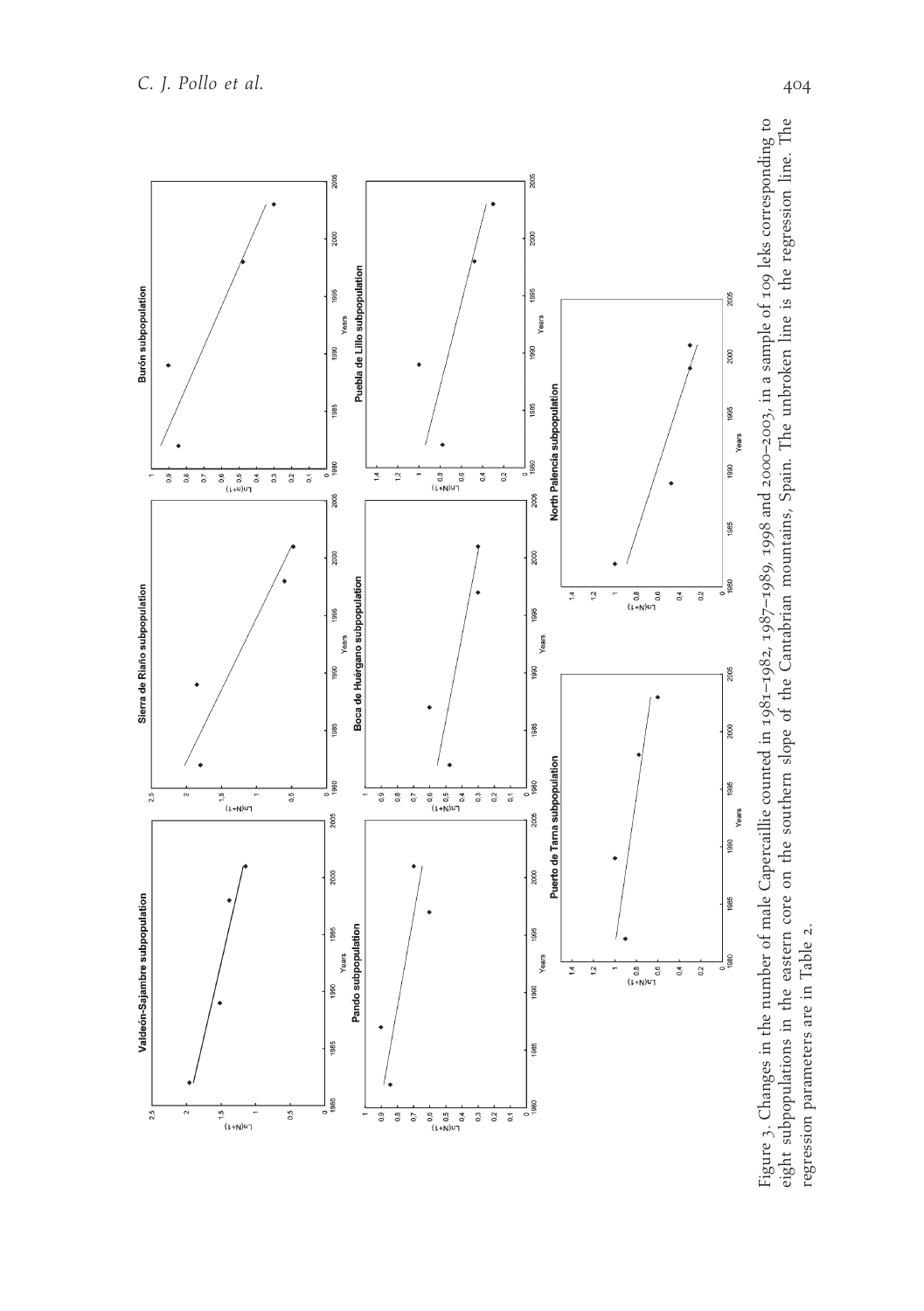

Figure 4. Changes in the number of male Capercaillie counted in 1981–1982, 1987–1989, 1998 and 2000–2003, in a sample of 98 leks corresponding to two subpopulations in the western core on the southern slope of the Cantabrian mountains, Spain. The unbroken line is the regression line. The regression parameters are in Table 2.



Figure 5. Map of the location of the populations of Cantabrian Capercaillie in the western core of the southern slope in the Cantabrian Mountains, Spain, in 2000–2003.

with occupied leks (Obeso and Bañuelos 2003, Pollo *et al*. in press.). In the last two decades, the fragments of forests from which the Capercaillie has disappeared have a smaller area and are the most isolated, moreover being located close to the edge of the range in both cores of the southern slope (Sierra de Picos de Ancares and North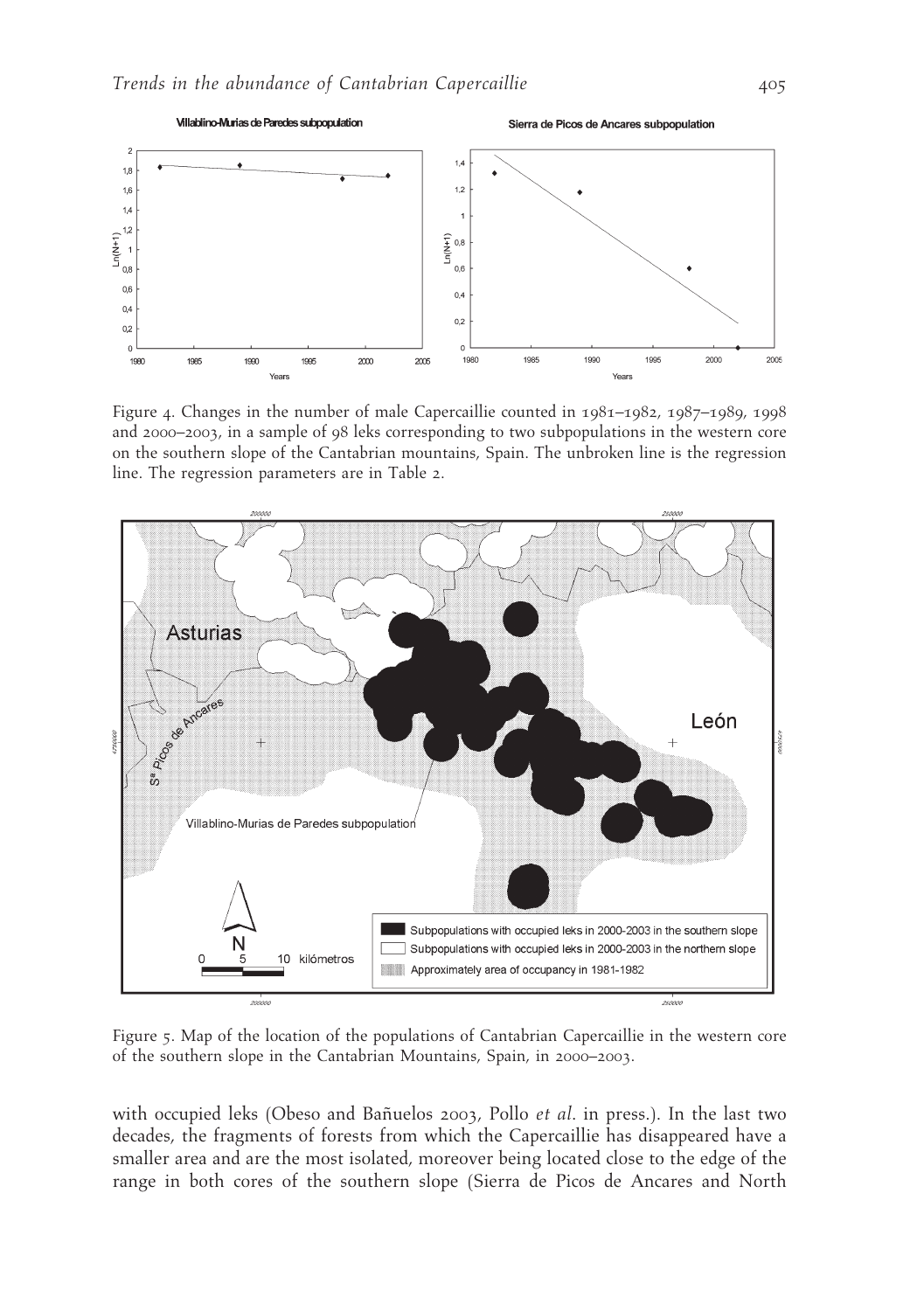

Figure 6. Map of the location of the populations of Cantabrian Capercaillie in the eastern core of the southern slope in the Cantabrian Mountains, Spain, in 2000–2003.

Palencia subpopulations), suggesting that fragmentation is playing an important role in the population dynamics (Pollo *et al*. in press).

Forest utilization is a major anthropogenic factor influencing forest grouse (Storch 2000) and forestry practices are probably a major factor limiting Capercaillie numbers (Rolstad and Wegge 1989, Rolstad 1989, 1991, Storch 1997, European Commission 2001). In recent years many inadequate sylvicultural operations in the Cantabrian mountains, unable to fulfil the birds' habitat requirements, have caused significant changes in forest structure (species, density and height of trees and ground vegetation) and dynamics that affect the distribution and population dynamics of Capercaillie.

The forest habitat of Cantabrian Capercaillie would benefit from appropriate and carefully planned forest management, limiting forestry operations to times outside the breeding, incubation and rearing seasons and before the onset of winter (vital periods), and delimiting critical areas (Pollo 2001).

Practically all the subpopulations of Capercaillie in the Cantabrian mountains live in a Natura 2000 (Ecological European Network, 79/409 and 92/43 Directives) forest site. Forestry practices should be adapted to maintain or improve the conservation value of the site for this species and to secure the special characteristics and functions of these areas (European Commission 2003), modifying the forestry measures to meet the special habitat needs of the Capercaillie (Suchant and Schäfer 2002). The management should be aimed at achieving nature conservation objectives, priorities on Natura 2000 sites (European Commission 2003).

In the eastern core red deer and Capercaillie are positively associated in the territory. In the last two decades red deer numbers have been increasing while for the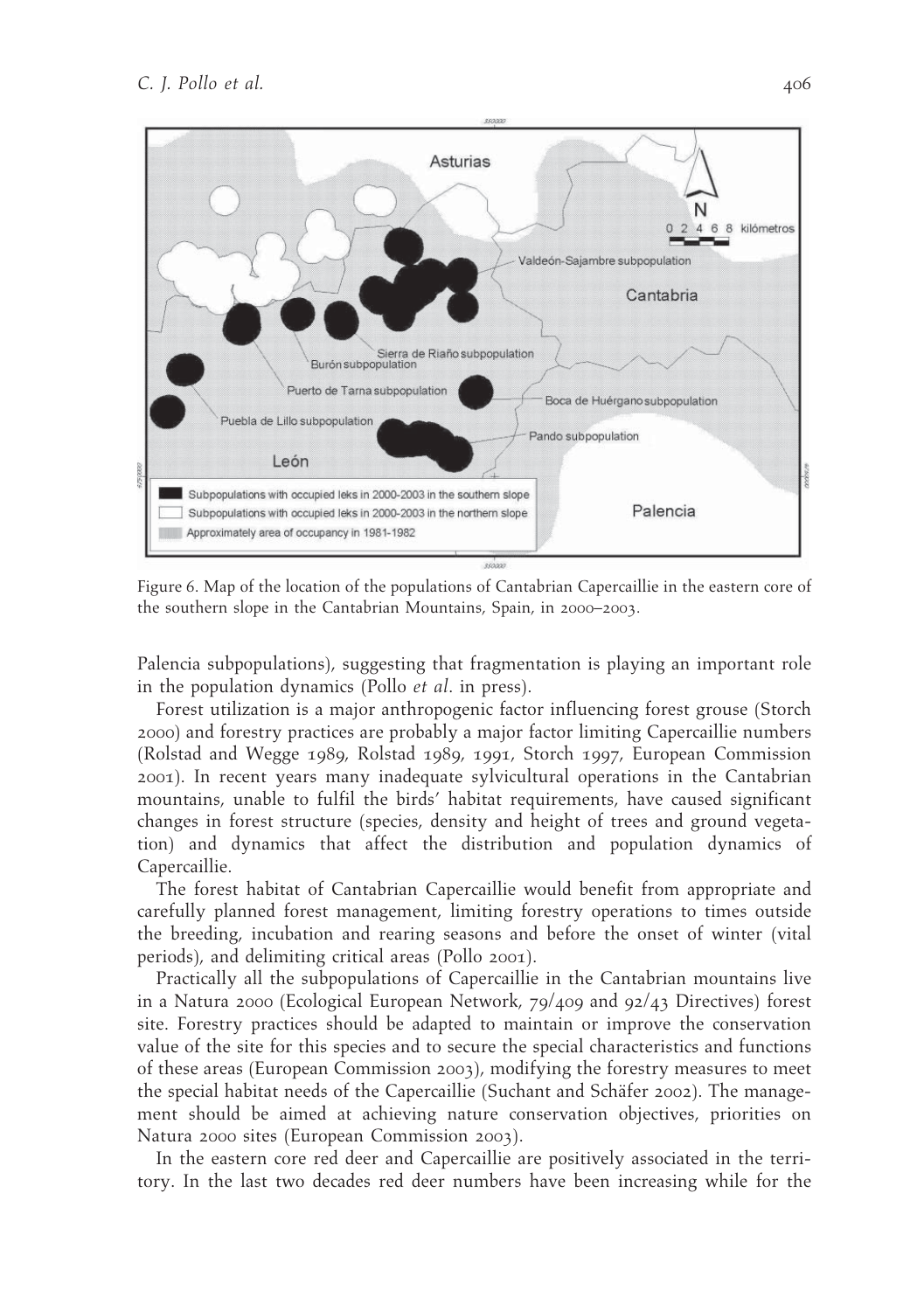Capercaillie declining populations and significant negative correlations were found for several management areas (Pollo *et al*. 2003b). The high densities of red deer can have a detrimental effect on the Capercaillie habitats by damaging the ground vegetation, mainly bilberry shrubs.

Disturbance by tourism activities is a serious threat to local Capercaillie populations in some regions of Europe (Storch 2000, European Commission 2001). In the Cantabrian mountains the tourist infrastructures and activities are one of the contributing factors to the Capercaillie's decline, as in recent years a network of cycling and hiking tracks has been created.

Is necessary to implement an integrated resource management plan which incorporates the interests of forestry, tourism and conservation, as have been initiated in other countries (e.g. Austria, Finland, France, Germany, Switzerland; Ménoni and Magnani 1998, Zeiler and Glänzer 1998, Suchant and Schäfer 2002). Successful harmonization between nature conservation and forestry and touristic use is necessary for the survival of the Cantabrian Capercaillie in the long term (Suchant and Schäfer 2002).

The surveys carried out in 2000 2003 over the entire Cantabrian Capercaillie metapopulation estimated the population at  $627 \pm 41$  individuals, of which  $501 \pm 34$ would be adults (Pollo *et al*. 2003a). A demographic model based on Bavarian Alpine populations suggests a minimum viable population size of the order of 500 birds (Grimm and Storch 2000), but genetic data show clear signs of reduced variability already in the range up to 1,000 birds, which indicates that a demographic minimum population of 500 birds may be too small to maintain high genetic variability (Segelbacher *et al*. 2003).

The reduction and fragmentation of Cantabrian Capercaillie metapopulation system not only leads to demographic consequences (range contractions, local extinctions, low reproduction rate), but probably also has significant genetic and evolutionary consequences for surviving populations. As a consequence, one of the principal management measures for the species and its habitat will be to identify the communication corridors and to ensure the connectivity between the different populations, permitting genetic flow and dispersal movements of the birds (Segelbacher *et al*. 2003).

The counting of males at leks is a important step towards understanding the demography of the Cantabrian Capercaillie. However, other information (habitat use in different seasons, breeding success, predation, genetic variability, etc.) is necessary to determine the limiting factors and causes of the decline, in order to focus suitable management options (Sachot 2002).

# Acknowledgements

We thank field personnel (Agentes and Celadores de Medio Ambiente) of the León Environment Territorial Service of the Junta de Castilla y León Regional Authority. Two anonymous reviewers provided interesting suggestions.

# References

Blair, M., Bijlsma, R. and Hagemeijer, W. (1997) *The EBCC atlas of European breeding birds*. London: T. & A. D. Poyser.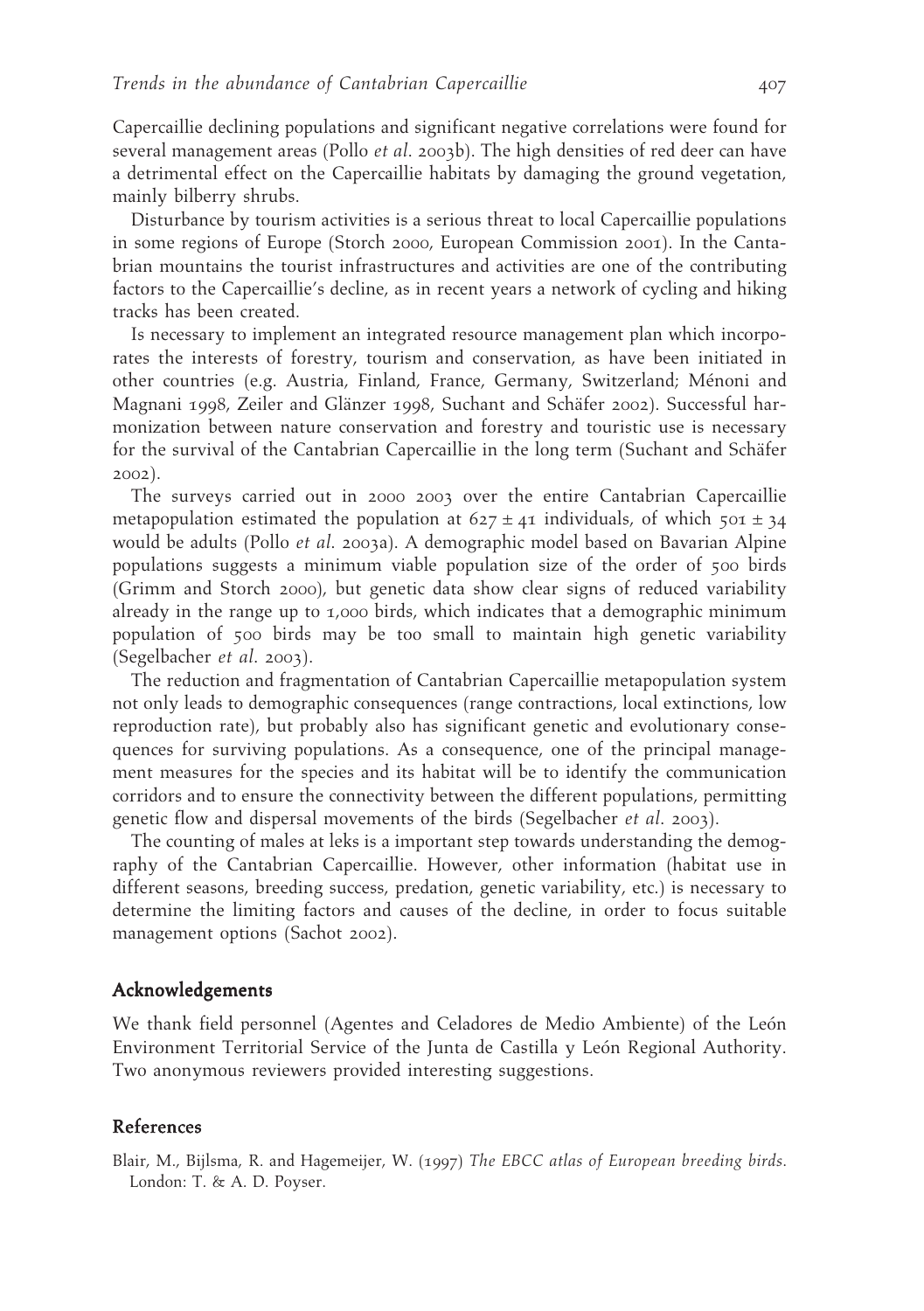- Blanco, E., Casado, M. A., Costa, M., Escribano, R., García, M., Génova, M., Gómez, A., Gómez, F., Moreno, J. C., Morla, C., Regato, P. and Sainz, H. (1997) *Los bosques ibéricos*. *Una interpretación geobotánica*. Barcelona: Ed. Planeta.
- Castroviejo, J. (1967) Eine neue Auerhuhnrasse von der Iberischen Halbinsel. *J. Ornithol*.108: 220–221.
- Castroviejo, J. (1975) *El Urogallo en España*. Madrid: Publicaciones del CSIC Monografías de la Estación Biológica de Doñana, 3.
- Castroviejo, J., Delibes, M., García-Dory, M. A., Garzón, J. and Junco, E. (1974) Census of the Cantabrian Capercaillie (*Tetrao urogallus cantabricus*). *XIth. Int. Congr. Game Biol. (Estocolmo 1973)*: 203–223.
- del Campo, J. C. and García-Gaona, J. F. (1983) *Censo de urogallos en la Cordillera Cantábrica*. *Nat. Hispan*. 25: 1–32.
- European Commission (2001) *Period of reproduction and prenuptial migration of Annex II Bird Species in the EU. Key concepts of article 7(4) of Directive 79/409/EEC*. DG Env B2 Nature and Biodiversity.
- European Commission (2003) *Natura 2000 and forests. Challenges and opportunities. Interpretation guide*. DG Env B2 Nature and Biodiversity.
- Fernández, A., Martínez, A. and Palomero, G. (1992). *Bases para la conservación del Urogallo cantábrico (Tetrao urogallus cantabricus) en Castilla y León*. Consejería de Medio Ambiente y O.T. Junta de Castilla y León. Unpublished work.
- Grimm, V. and Storch, I. (2000) Minimum viable population size of capercaillie *Tetrao urogallus*: results from a stochastic model. *Wildl. Biol*. 6: 259–265.
- Harris, R. B. (1986) Reliability of trend lines obtained from variable counts. *J. Wildl. Manag*. 50: 165–171.
- IUCN (2001a). *IUCN Red List categories*. Version 3.1. Prepared by the UICN/SSC. Gland, Switzerland and Cambridge, U.K.: IUCN.
- IUCN (2001b) *Guidelines for assessing taxa with widely distributed or multiple populations against Criterion A*. Prepared by the UICN/SSC/SPS. Gland, Switzerland and Cambridge, U.K.: IUCN.
- London Times (1999) *The Times atlas of the world*. Tenth comprehensive edition. London.
- Ménoni, E. and Magnani, Y. (1998) Human disturbance of grouse in France. *Grouse News*  $15: 4–8.$
- Moss, R., Picozzi, N. and Catt, D. C. (1991) *Capercaillie ecology*. Forestry Commission Report on Forest Research.
- Moss, R., Oswald, J. and Baines, D. (2001) Climate change and breeding success: decline of the capercaillie in Scotland. *J. Anim. Ecol*. 70: 47–61.
- Obeso, J. R. and Bañuelos, M. J. (2003) El Urogallo (*Tetrao urogallus cantabricus*) en la Cordillera Cantábrica. Madrid: Ministerio de Medio Ambiente.
- Pollo, C. J. (2001) El Urogallo cantábrico: situación actual y actuaciones de futuro. *Medio Ambiente en Castilla y León* 16: 14–26.
- Pollo, C. J., Robles, L., Seijas, J., García-Miranda, A. and Otero, R. (2003a) Cantabrian Capercaillie *Tetrao urogallus cantabricus* population size and range trend. Will the capercaillie survive in the Cantabrian Mountains? *Grouse News* 26: 3–5.
- Pollo, C. J., Robles, L., García-Miranda, A., Otero, R. and Obeso, J. R. (2003b) Variaciones en la densidad y asociaciones espaciales entre ungulados silvestres y Urogallo cantábrico. *Ecología* 17: 199–206.
- Pollo, C. J., García-Miranda, A. and Robles, L. (in press.) Uso del hábitat por el Urogallo (*Tetrao urogallus cantabricus*) en la vertiente meridional de la Cordillera Cantábrica. El efecto de la fragmentación forestal. *Naturalia Cantabriacae* 3.
- Potapov, R. L. and Flint, V. E. (1989) *Handbuch der Vögel der Sowjetunion*. Volume 4. *Galliformes, Gruiformes*. Wittenberg Lutherstadt, Germany: Ziemsen.